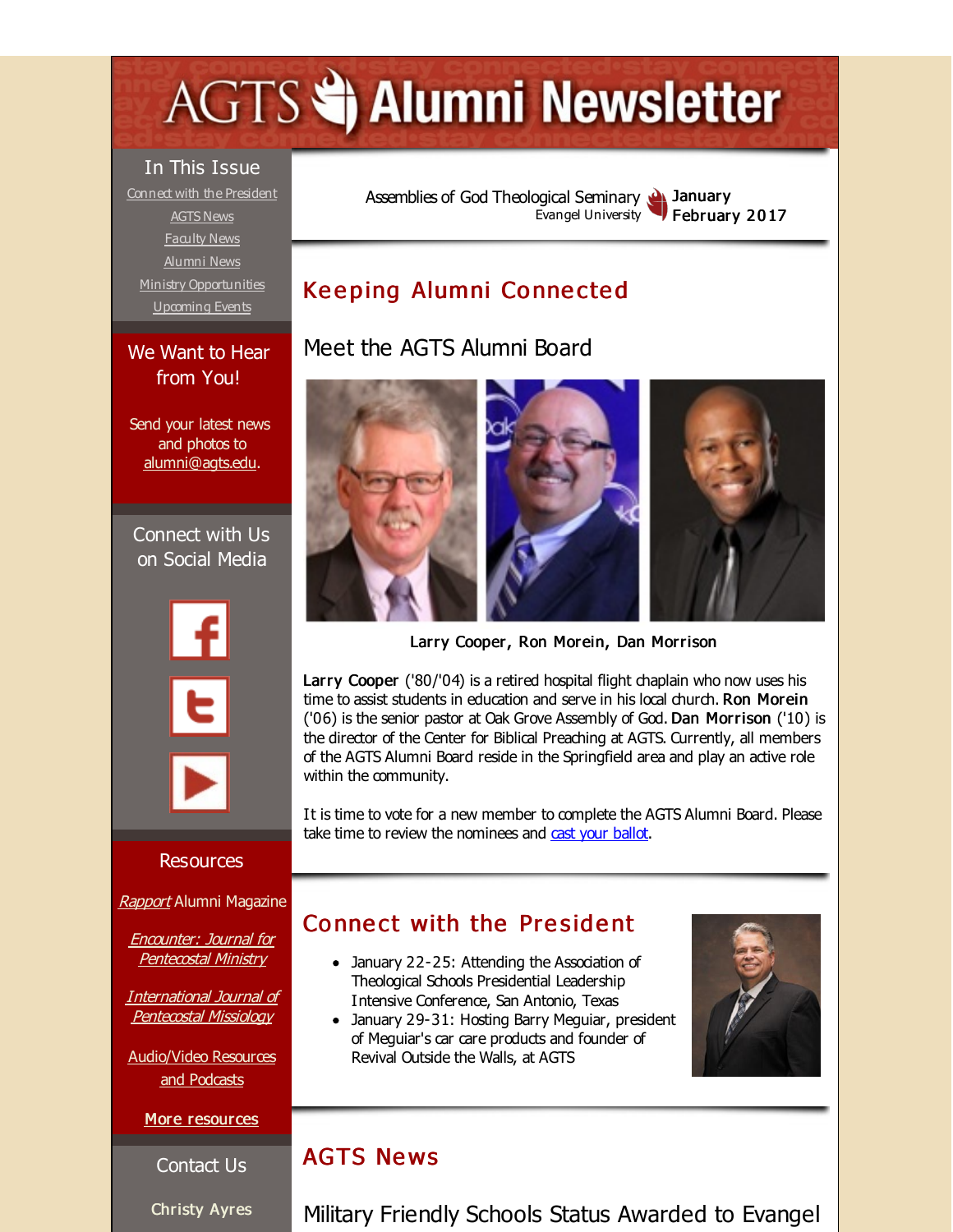Development & Alumni Coordinator [cayres@agts.edu](mailto:cayres@agts.edu)

Jennifer S. Hall Marketing Manager [jhall@agts.edu](mailto:jhall@agts.edu)

[alumni@agts.edu](mailto:alumni@agts.edu)

[www.agts.edu/alumni](http://r20.rs6.net/tn.jsp?f=001qNRvmaCXpNg-IymFoJej_VyFXgsE0vulMJDPxyiChsedMjsiysYJ-CXaTiNkk6WlsM4F8IeGXMSson4gvT_or0X1BNJSJIQY0iP8XACOga292a4CiiyLxBVoFJZ9pXejw3upaNXSV7wTFxrFtrGj9uOl4UeSeWGqT48tUA-7ZJV096r5-XrqNg==&c=&ch=)

Invest in Student **Scholarships** 

# **DONATE**

#### University and AGTS

Evangel University and the Assemblies of God Theological Seminary were honored when it was announced they have earned the 2017 Military Friendly® School designation, a national recognition for their efforts on behalf of veterans, military service personnel and their families. Read [more...](http://r20.rs6.net/tn.jsp?f=001qNRvmaCXpNg-IymFoJej_VyFXgsE0vulMJDPxyiChsedMjsiysYJ-FEl9Ej1pKlW0xepl7fO1DOrePVQa5md-bxCIb_N3CqhXoCKQgHR72GzVx8EyHpCQanm2fLyXrABKQO_UTZOFvf4VuFOPyFHMskwfhHzvbN9kqSkmCyq0iFWe_ExbHcwvXIRWa0pcWtMRBLGWyTFGUbjkCoO8jCO6KjGCP914d4sT7MEo5ees5GqOi0obCOFGbkLMkkp3cldiCVTKVBrSGB6t8pxhj45zI5gfnzVmySWuHA_K-FWL9vQ21esJ0mbI4iNIwsurIbpyyPOzZ242hnIzhSIMqmTrw==&c=&ch=)



#### Sponsor a Knowledge on Fire Book



AGTS' commitment to developing Pentecostal leaders is seen in our faculty's numerous publications, which have inspired scores of students. To honor this legacy of Knowledge on Fire, we have showcased these publications in the halls of the seminary.



Courageous Compassion: Confronting Social Injustice God's Way, Beth Grant



What's So Liberal about the Liberal Arts? Integrated Approaches to Christian Formation, Paul W. Lewis and Martin W. Mittelstadt, eds.

Each book can be sponsored for a donation of \$500 with proceeds going to student scholarships. To sponsor a book, call the AGTS Development Office 417- 268-1012 or email at [development@agts.edu](mailto:development@agts.edu).



A simple way to give to AGTS is to shop through AmazonSmile, a website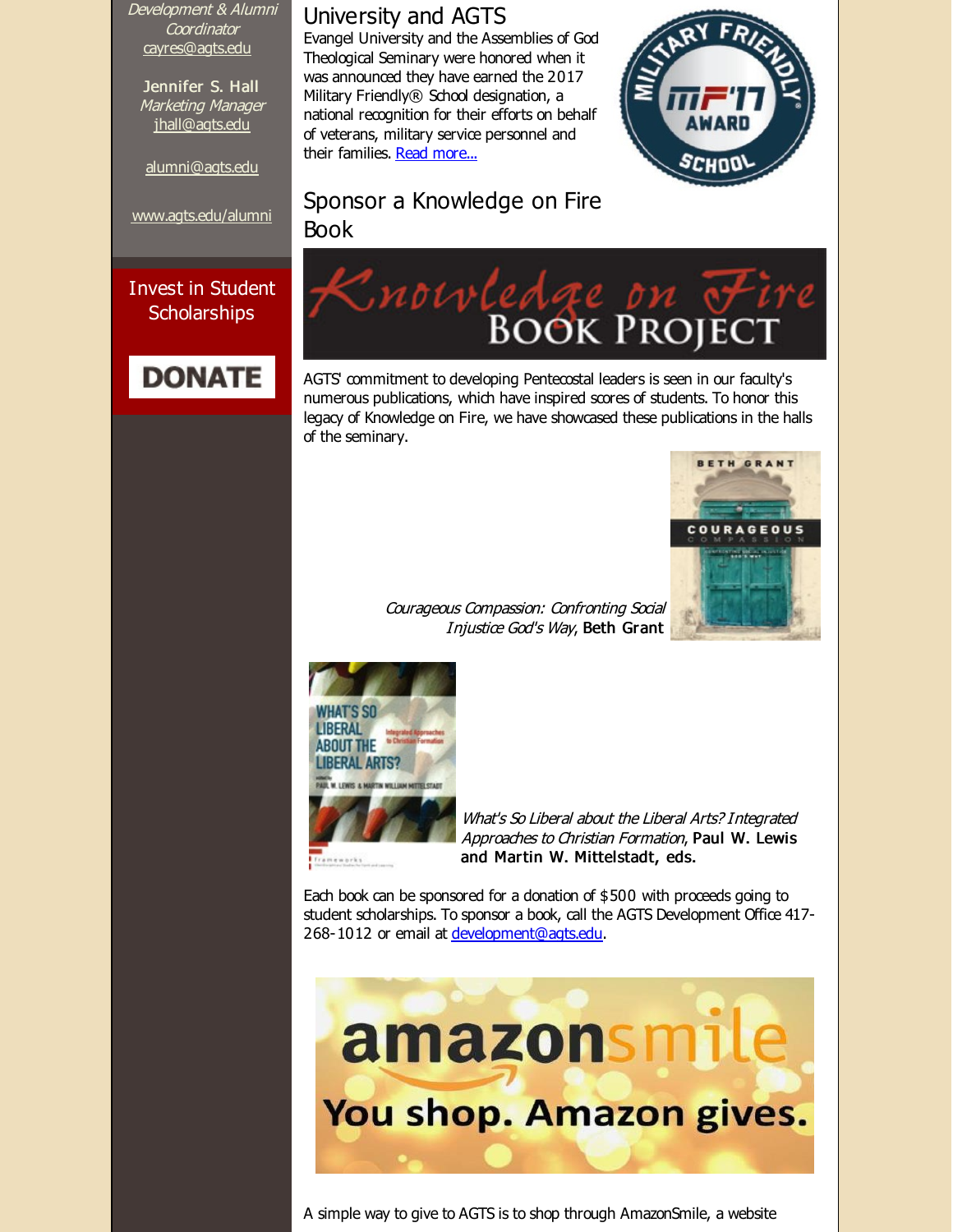operated by Amazon that lets customers enjoy the same wide selection of products, low prices, and convenient shopping features as on Amazon.com. The difference is the AmazonSmile Foundation will donate 0.5% of the price of eligible purchases to AGTS.

To participate, visit [AmazonSmile](http://r20.rs6.net/tn.jsp?f=001qNRvmaCXpNg-IymFoJej_VyFXgsE0vulMJDPxyiChsedMjsiysYJ-FEl9Ej1pKlWLJqFlAxzW2IdJNNkuCW0RI7MLchIdqLs4u-UnjG2-jhRUz-yacin5-5pjpwhSsS708P0qK1SG9FdxAUHxhkqJbROZdM607hDy-_aRVTrU18=&c=&ch=) and select AGTS as your charity. The site will remember your charity automatically when you visit AmazonSmile to shop. If you are already an Amazon.com user, you can use the same account to log-in to AmazonSmile to shop. You must sign-in to AmazonSmile each time you shop in order for your purchases to count towards a donation to AGTS. If you do not have an Amazon account, signing up is free!

# What's new in the Development and Alumni Office?



Dan Shaffer ('99), Director of Development (since July of 2016), oversees the direction and management of the Development and Alumni Office. No stranger to AGTS, he has previously served as the Coordinator of Human Resources as

well as the Director of Finance and Operations.

Christy Ayres recently joined the AGTS community as the Development and Alumni Coordinator. Before transitioning to AGTS offices, she served as a financial aid counselor to traditional undergraduate students at Evangel University for five years.



# Connect to EU Alumni Newsletter--The Quad



Stay [up-to-date](http://r20.rs6.net/tn.jsp?f=001qNRvmaCXpNg-IymFoJej_VyFXgsE0vulMJDPxyiChsedMjsiysYJ-OlqPvyqQKJezxUy1TtrBCbMzyNRTiWFFtReW-YPlAIUxFCLXSPk5TEq7mRpRObvFlxApq_M8nVJcFTNl6hLvaL3ZhvFcl6HQK_ZbOx-i57dkVsMZuSyMJy9pRAegEG1dEWw9crXFJvk8XENZ1fZQxJXnhWo527sfyx944ZcAEK_Dvk09WBeTsCwqzQasZ1d7rnZBRTLlALZzbUWj6miYbg=&c=&ch=) with what's happening at Evangel University.

#### Refer a student

Do you know someone interested in attending AGTS? Use this [online](http://r20.rs6.net/tn.jsp?f=001qNRvmaCXpNg-IymFoJej_VyFXgsE0vulMJDPxyiChsedMjsiysYJ-BdD2UrilLjAOm5YCq0_VS2XrZ6Hub9EIsOnQNqFUcovtb906UgXcv3wwuMQ7qaaE2QybtRaKAn93O0OsQNYZHI7DNGYr5TQibMTha1hLRBel7xrtvHjRInwN1SNcIMJxigdno_mqqcB&c=&ch=) form or connect with Christina Ketchem, AGTS Enrollment [Representative.](mailto:cketchem@evangel.edu)



## **Faculty News**

Lois E. Olena ('06)

 $\bullet$  Co-editor/co-author of the following book: Lois E. Olena and Margaret English de Alminana, eds. Women in Pentecostal and Charismatic Ministry: Informing <sup>a</sup> Dialogue on Gender, Church and Ministry. Vol. 12. Pentecostal and Charismatic Studies Series. Leiden: Brill, 2016

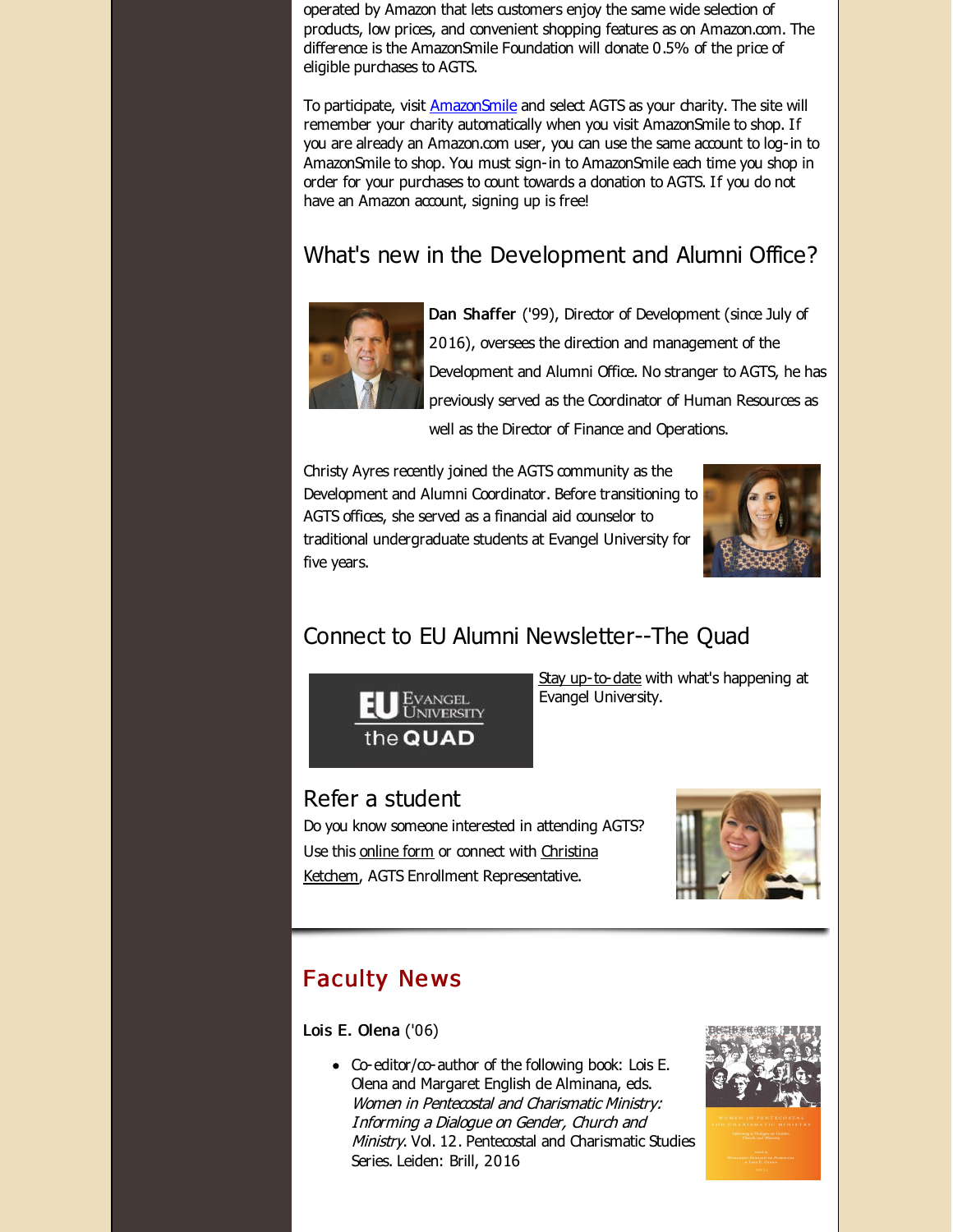#### Charlie Self

January 30-31: Leading the orientation and training of new City Directors for the Made to Flourish Network of Pastors

#### Randy Walls ('97/'04)

January 20-21: Teaching "Conflict Management" at the Illinois District School of Ministry, Carlinville, Illinois





#### Alumni Ne ws

Louis A. DelTufo ('95) was promoted to the rank of Colonel in the United States Army at a ceremony at West Point, New York. An Ordained Minister with the New Jersey District Council of the AG, Chaplain DelTufo originally joined the New Jersey Army National Guard. After entering active duty as a chaplain, he has gone on to serve tours in Panama, Korea, Germany, Saudi Arabia, and Kuwait. He also has over 40 months deployed to Iraq for Operation Iraqi Freedom and Operation Inherent Resolve. Currently, Chaplain DelTufo is the Command Chaplain at the United States Army Cyber Center of Excellence located at Fort Gordon, Ga.

Helen Kim ('15) completed her theology of work curriculum, God's Story of Work for Kids: Teaching Children to Think Wisely and Well About Work. In a recent review, by Dr. Amy Sherman of The Green Room, it was deemed "theologically strong, well-organized, and user-friendly 12 week curriculum aimed at helping kids learn God's perspective on work."



Perry LaHaie ('88) recently landed at the top of the Independent Christian Radio Chart with title track, "Ahead." Written by LaHaie, along with Grammy-nominated songwriter, Jeff Pardo, and Grammy Award-winning engineer, Andy Hunt, "Ahead" was inspired by a quote from Navigator's founder, Dawson Trotman, who powerfully captured what the life of faith is in a single sentence: "When you can't see very far ahead, go as far ahead as you can see." [Click](http://r20.rs6.net/tn.jsp?f=001qNRvmaCXpNg-IymFoJej_VyFXgsE0vulMJDPxyiChsedMjsiysYJ-G0Lw61ZDgu1lCwqt4Dc1yl83_ONHIgD-um2EV4GNMmpaHc33yto8KqALlUnOM8t0A8lIELgLTmOIJUTzZI2bEKCqfDH9cSUQ2z4N24M2WuhNnhPfFy1wR2JWHLrzkrq7feuLL5xuN5PTvOSZCx6YLAOleo3KXqi3UlkPcxJ-Cs_HI5yy19RbYU=&c=&ch=) here to see the new music video for "Ahead."



Lemuel Thuston ('81) was elevated at the COGIC Holy Convocation to the position of Chairman of the General Assembly, which is the highest legislative body within the COGIC. As Chairman, he will preside over the legislative session, establish legislative priorities, and work between convocations to shepherd legislation. Thuston will remain as Bishop of the COGIC Kansas East Jurisdiction.

#### **Ministry Opportunities**

John Alarid ('16) of CityReach Springfield is a part of a CityReach Network to plant churches throughout the Midwest. Alarid oversees a region that includes Illinois, Indiana, Iowa, Kansas, Michigan, Minnesota, Missouri, Nebraska, North Dakota, South Dakota, Oklahoma, Texas, and Wisconsin. CityReach specializes in helping those who feel God leading them to plant a lifegiving church. With 25 church planters in the process of planting in the